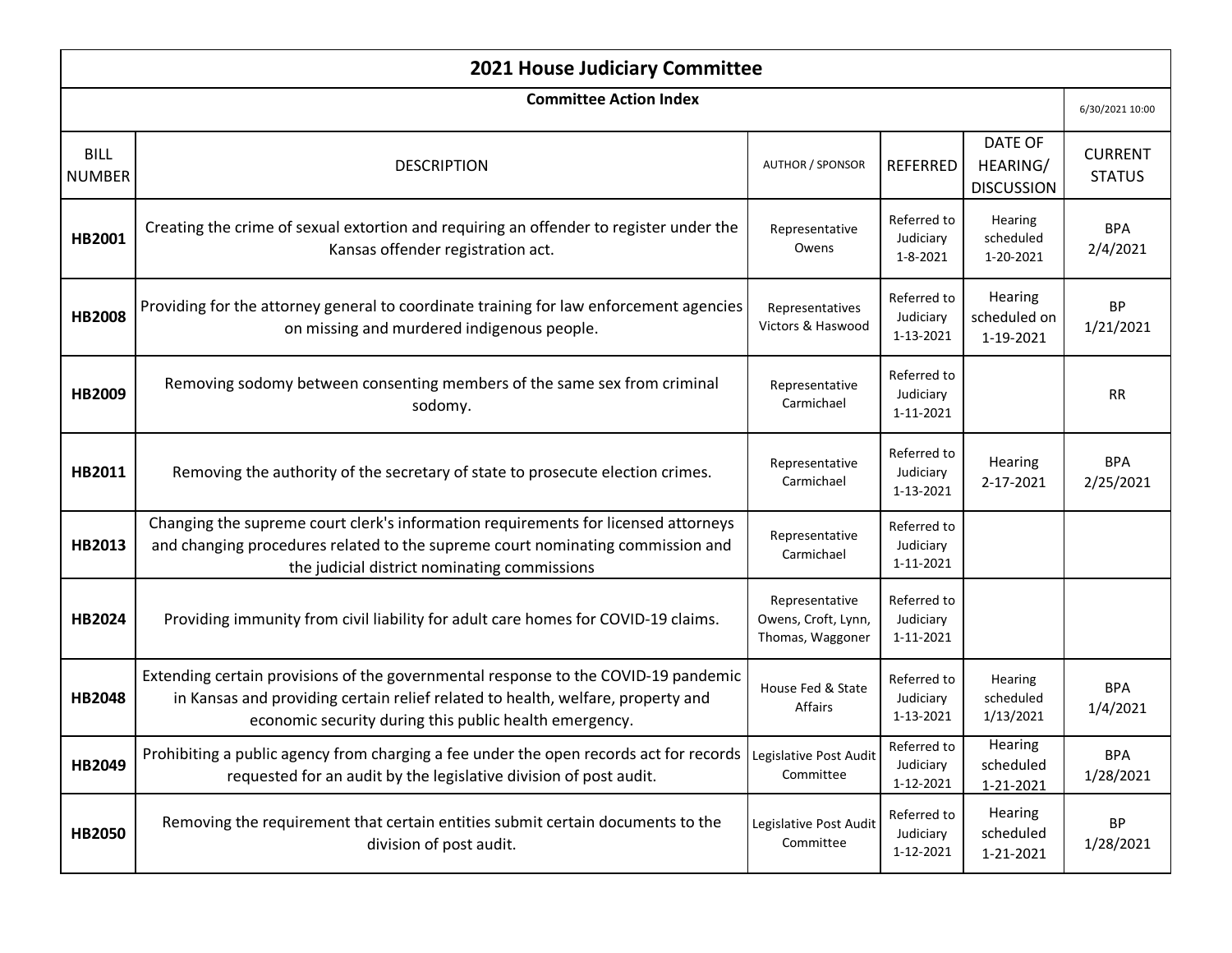|                              | <b>2021 House Judiciary Committee</b>                                                                                                                                                                                                               |                                                   |                                       |                                          |                                                        |  |
|------------------------------|-----------------------------------------------------------------------------------------------------------------------------------------------------------------------------------------------------------------------------------------------------|---------------------------------------------------|---------------------------------------|------------------------------------------|--------------------------------------------------------|--|
|                              | <b>Committee Action Index</b>                                                                                                                                                                                                                       |                                                   |                                       |                                          | 6/30/2021 10:00                                        |  |
| <b>BILL</b><br><b>NUMBER</b> | <b>DESCRIPTION</b>                                                                                                                                                                                                                                  | <b>AUTHOR / SPONSOR</b>                           | <b>REFERRED</b>                       | DATE OF<br>HEARING/<br><b>DISCUSSION</b> | <b>CURRENT</b><br><b>STATUS</b>                        |  |
| HB2071                       | Increasing the criminal penalties for stalking a minor.                                                                                                                                                                                             | Representative Lynn,<br>Arnberger, Croft,<br>Esau | Referred to<br>Judiciary<br>1-14-2021 | Hearing<br>scheduled<br>1-20-2021        | <b>BP</b><br>1/28/2021                                 |  |
| <b>HB2075</b>                | Allowing venue for an adoption when the state is the agency to be where the state<br>agency or its subcontracting agency has an office.                                                                                                             | <b>Judiciary Committee</b>                        | Referred to<br>Judiciary<br>1-15-2021 | Hearing<br>scheduled<br>1-28-2021        | <b>BP</b><br>2/4/2021                                  |  |
| HB2076                       | Clarifying that bond agents seeking discharge as a surety are required to return the<br>person released on bond to the court in the county where the complaint subject to the<br>bond was filed                                                     | <b>Judiciary Committee</b>                        | Referred to<br>Judiciary<br>1-15-2021 | Hearing<br>scheduled<br>1-27-2021        | <b>BPA</b><br>2/11/2021                                |  |
| <b>HB2078</b>                | Suspending statutory speedy trial rights until May 1, 2024, in all criminal cases filed<br>prior to the effective date of this act and eliminating such rights in any criminal case<br>filed on or after the effective date of this act.            | <b>Judiciary Committee</b>                        | Referred to<br>Judiciary<br>1-20-2021 | Hearing<br>scheduled<br>1-26-2021        | <b>BPA</b><br>2/18/2021                                |  |
| HB2079                       | Transferring duties concerning address confidentiality program (safe at home) from<br>the secretary of state to the attorney general.                                                                                                               | <b>Judiciary Committee</b>                        | Referred to<br>Judiciary<br>1-20-2021 | Hearing<br>scheduled<br>1-25-2021        | HB 2080 added<br>to HB 2079<br><b>BPA</b><br>1/28/2021 |  |
| <b>HB2080</b>                | Transferring duties concerning registration for charitable organizations from the<br>secretary of state to the attorney general.                                                                                                                    | <b>Judiciary Committee</b>                        | Referred to<br>Judiciary<br>1-20-2021 | Hearing<br>scheduled<br>1-25-2021        | <b>NFA</b>                                             |  |
| <b>HB2082</b>                | Authorizing the crime victims compensation board to waive application time<br>restrictions for a victim of a sexually violent crime to receive compensation for mental<br>health counseling and adding certain children to the definition of victim | <b>Judiciary Committee</b>                        | Referred to<br>Judiciary<br>1-20-2021 | Hearing<br>scheduled<br>1-25-2021        | <b>BP</b><br>1/28/2021                                 |  |
| HB2093                       | Increasing criminal penalties for fleeing or attempting to elude a police officer when<br>operating a stolen vehicle and making fleeing or attempting to elude a police officer<br>evidence of intent to commit theft of a vehicle.                 | <b>Judiciary Committee</b>                        | Referred to<br>Judiciary<br>1-21-2021 | Hearing<br>scheduled<br>1-27-2021        | <b>BPA</b><br>2/18/2021                                |  |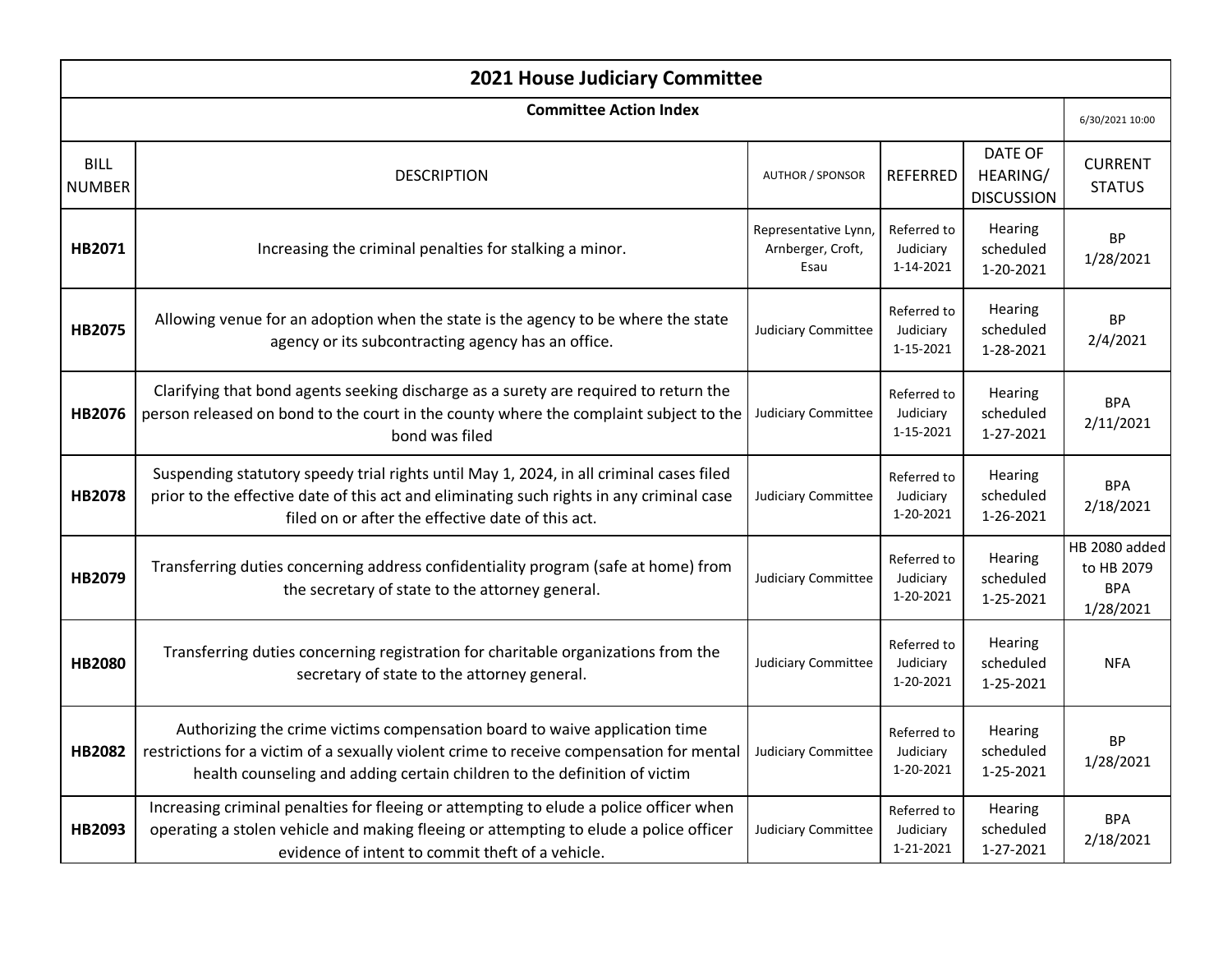|                               | 2021 House Judiciary Committee                                                                                                                                                                                                                                                                                                |                                                      |                                                                               |                                          |                                 |  |  |
|-------------------------------|-------------------------------------------------------------------------------------------------------------------------------------------------------------------------------------------------------------------------------------------------------------------------------------------------------------------------------|------------------------------------------------------|-------------------------------------------------------------------------------|------------------------------------------|---------------------------------|--|--|
| <b>Committee Action Index</b> |                                                                                                                                                                                                                                                                                                                               |                                                      |                                                                               |                                          |                                 |  |  |
| <b>BILL</b><br><b>NUMBER</b>  | <b>DESCRIPTION</b>                                                                                                                                                                                                                                                                                                            | <b>AUTHOR / SPONSOR</b>                              | <b>REFERRED</b>                                                               | DATE OF<br>HEARING/<br><b>DISCUSSION</b> | <b>CURRENT</b><br><b>STATUS</b> |  |  |
| <b>HB2095</b>                 | Allowing courts to prohibit possession of a firearm in a temporary custody order<br>pursuant to the care and treatment act for mentally ill persons                                                                                                                                                                           | Judiciary Committee                                  | Referred to<br>Judiciary<br>1-21-2021                                         | Hearing<br>scheduled<br>$2 - 2 - 2021$   |                                 |  |  |
| HB2096                        | Authorizing department of corrections employees, local correctional or detention<br>officers, judicial branch employees, municipal court employees and administrative<br>hearing officers to have identifying information restricted from public access on public<br>websites that identify home addresses or home ownership. | <b>Judiciary Committee</b>                           | Referred to<br>Judiciary<br>1-21-2021                                         | Hearing<br>scheduled<br>1-27-2021        | <b>BP</b><br>2/4/2021           |  |  |
| <b>HB2098</b>                 | Allowing a court to change a spouse's name to a name that is different than a maiden<br>or former name during a divorce proceeding.                                                                                                                                                                                           | <b>Judiciary Committee</b>                           | Referred to<br>Judiciary<br>1-21-2021                                         | Hearing<br>$2 - 4 - 2021$                | <b>BP</b><br>02/11/2021         |  |  |
| HB2099                        | Permitting taxpayers to attend BOTA hearings by use of audio or video electronic<br>communication.                                                                                                                                                                                                                            | Represenative Rhiley                                 | Referred jointly<br>to Judiciary and<br>Committee on<br>Taxation<br>1-21-2021 |                                          |                                 |  |  |
| HB2109                        | Increasing the county population threshold for a county to be required to have a<br>lawyer representative, increasing the number of lawyer members and decreasing the<br>number of non-lawyer members on the board of indigents' defense services                                                                             | <b>Judiciary Committee</b>                           | Referred to<br>Judiciary<br>1-21-2021                                         | Hearing<br>1-26-2021                     | <b>BP</b><br>02/04/2021         |  |  |
| HB2120                        | Removing the spousal exception from the crime of sexual battery.                                                                                                                                                                                                                                                              | <b>Judiciary Committee</b>                           | Referred to<br>Judiciary<br>1-21-2021                                         | Hearing<br>$2 - 2 - 2021$                | <b>BP</b><br>02/04/2021         |  |  |
| <b>HB2122</b>                 | Enacting the supported decision-making agreements act to provide a statutory<br>framework for adults who want decision-making assistance.                                                                                                                                                                                     | <b>Federal and State</b><br><b>Affairs Committee</b> | Referred to<br>Judiciary<br>$2 - 2 - 2021$                                    | Hearing<br>3-11-2021                     | BP<br>03/18/2021                |  |  |
| HB2125                        | Allowing a copy of a will to be filed and admitted to probate and allowing a will or a<br>copy of a will filed within six months after the death of the testator to be admitted to<br>probate at any time.                                                                                                                    | <b>Judiciary Committee</b>                           | Referred to<br>Judiciary<br>1-25-2021                                         | Hearing<br>$2 - 4 - 2021$                | <b>BPA</b><br>2/11/2021         |  |  |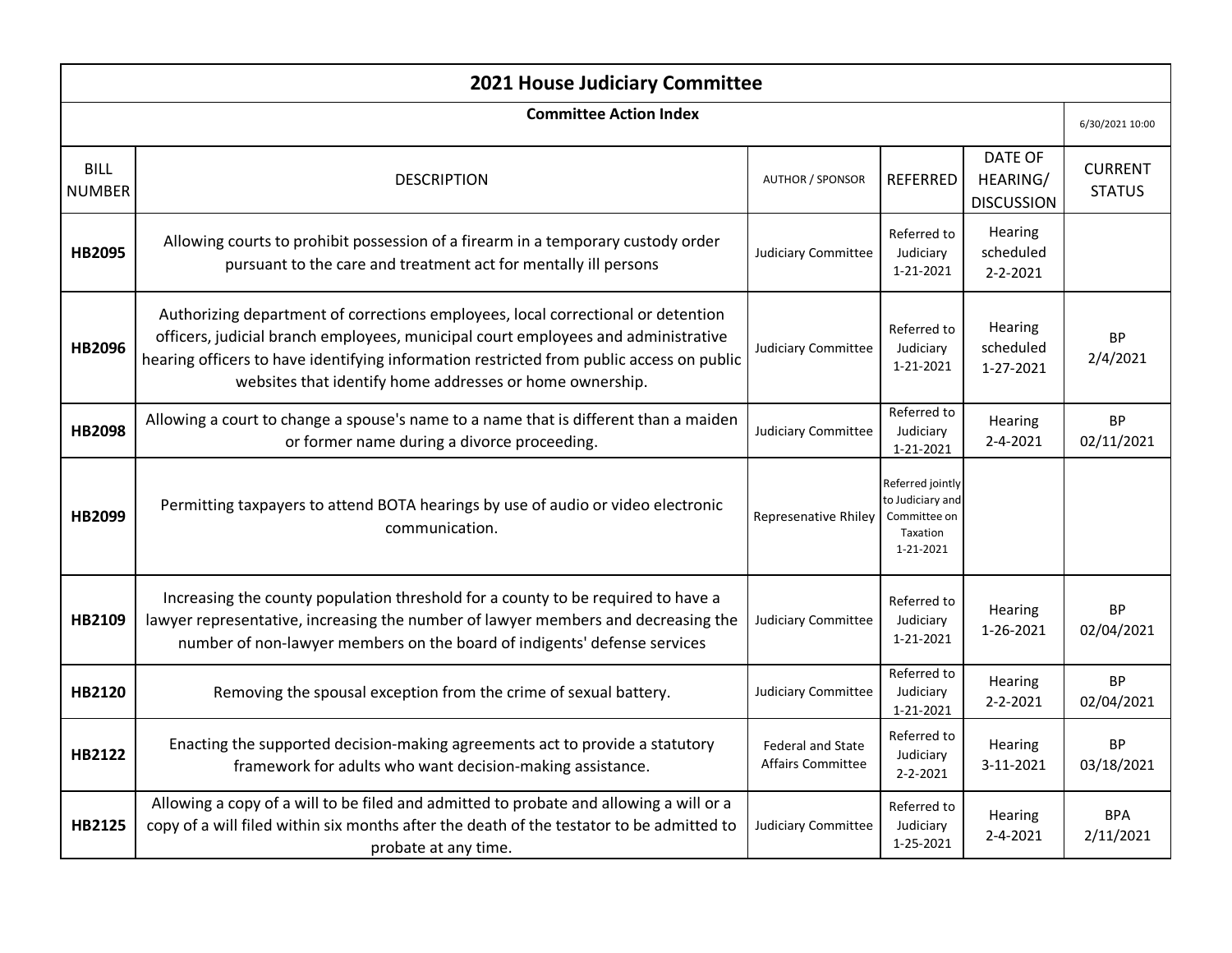|                              | <b>2021 House Judiciary Committee</b>                                                                                                                                                                                                                                                                                                                   |                            |                                            |                                          |                                 |  |  |
|------------------------------|---------------------------------------------------------------------------------------------------------------------------------------------------------------------------------------------------------------------------------------------------------------------------------------------------------------------------------------------------------|----------------------------|--------------------------------------------|------------------------------------------|---------------------------------|--|--|
|                              | <b>Committee Action Index</b>                                                                                                                                                                                                                                                                                                                           |                            |                                            |                                          | 6/30/2021 10:00                 |  |  |
| <b>BILL</b><br><b>NUMBER</b> | <b>DESCRIPTION</b>                                                                                                                                                                                                                                                                                                                                      | <b>AUTHOR / SPONSOR</b>    | REFERRED                                   | DATE OF<br>HEARING/<br><b>DISCUSSION</b> | <b>CURRENT</b><br><b>STATUS</b> |  |  |
| HB2126                       | Providing immunity from civil liability for COVID-19 claims for adult care facilities.                                                                                                                                                                                                                                                                  | Judiciary Committee        | Referred to<br>Judiciary<br>1-25-2021      | Hearing<br>2-3-2021                      | <b>BPA</b><br>2/24/2021         |  |  |
| HB2127                       | Requiring the department for children and families to release information to the public<br>related to a child fatality caused by abuse or neglect when criminal charges are filed<br>related to the fatality.                                                                                                                                           | Judiciary Committee        | Referred to<br>Judiciary<br>1-25-2021      | Hearing<br>$2 - 1 - 2021$                | <b>BPA</b><br>2/11/2021         |  |  |
| HB2152                       | Clarifying how property held under a transfer-on-death deed is distributed when one<br>beneficiary predeceases the grantor.                                                                                                                                                                                                                             | Judiciary Committee        | Referred to<br>Judiciary<br>1-27-2021      | Hearing<br>2-4-2021                      | <b>BPA</b><br>2/11/2021         |  |  |
| HB2153                       | Increasing the criminal penalty for mistreatment of a dependent adult or elder person<br>when the victim is a reside of an adult care home                                                                                                                                                                                                              | <b>Judiciary Committee</b> | Referred to<br>Judiciary<br>1-27-2021      | Hearing<br>2-8-2021                      | <b>BP</b><br>2/24/2021          |  |  |
| HB2154                       | Authorizing the department of education to contract with a private vendor to install<br>and operate school bus cameras.                                                                                                                                                                                                                                 | Judiciary Committee        | Referred to<br>Judiciary<br>1-27-2021      | Hearing<br>2-10-2021                     | <b>BP</b><br>2/23/2021          |  |  |
| HB2226                       | Requiring certain criminal convictions to be expunged from an offender's record<br>automatically.                                                                                                                                                                                                                                                       | <b>Judiciary Committee</b> | Referred to<br>Judiciary<br>2-3-2021       | Hearing<br>2-8-2021                      |                                 |  |  |
| HB2227                       | Allowing the chief justice to suspend certain time limitations during a state of local<br>disaster emergency, allowing suspension of verification requirements, allowing use of<br>electronic audio-visual communication to expeditiously resolve cases, and extending<br>the chief justice's authority to suspend time limitations until June 1, 2022. | <b>Judiciary Committee</b> | Referred to<br>Judiciary<br>$2 - 3 - 2021$ | Hearing<br>2-9-2021                      | <b>BPA</b><br>2/23/2021         |  |  |
| <b>HB2228</b>                | Requiring law enforcement agencies to adopt a policy regarding submission of sexual<br>assault evidence kits and allowing evidence collection at child advocacy centers or<br>other facilities.                                                                                                                                                         | Judiciary Committee        | Referred to<br>Judiciary<br>$2 - 3 - 2021$ | Hearing<br>2-15-2021                     | <b>BPA</b><br>2/23/2021         |  |  |
| HB2229                       | Increasing the criminal penalties for multiple thefts of mail.                                                                                                                                                                                                                                                                                          | Judiciary Committee        | Referred to<br>Judiciary<br>2-3-2021       | Hearing<br>2-9-2021                      | <b>BPA</b><br>2/18/2021         |  |  |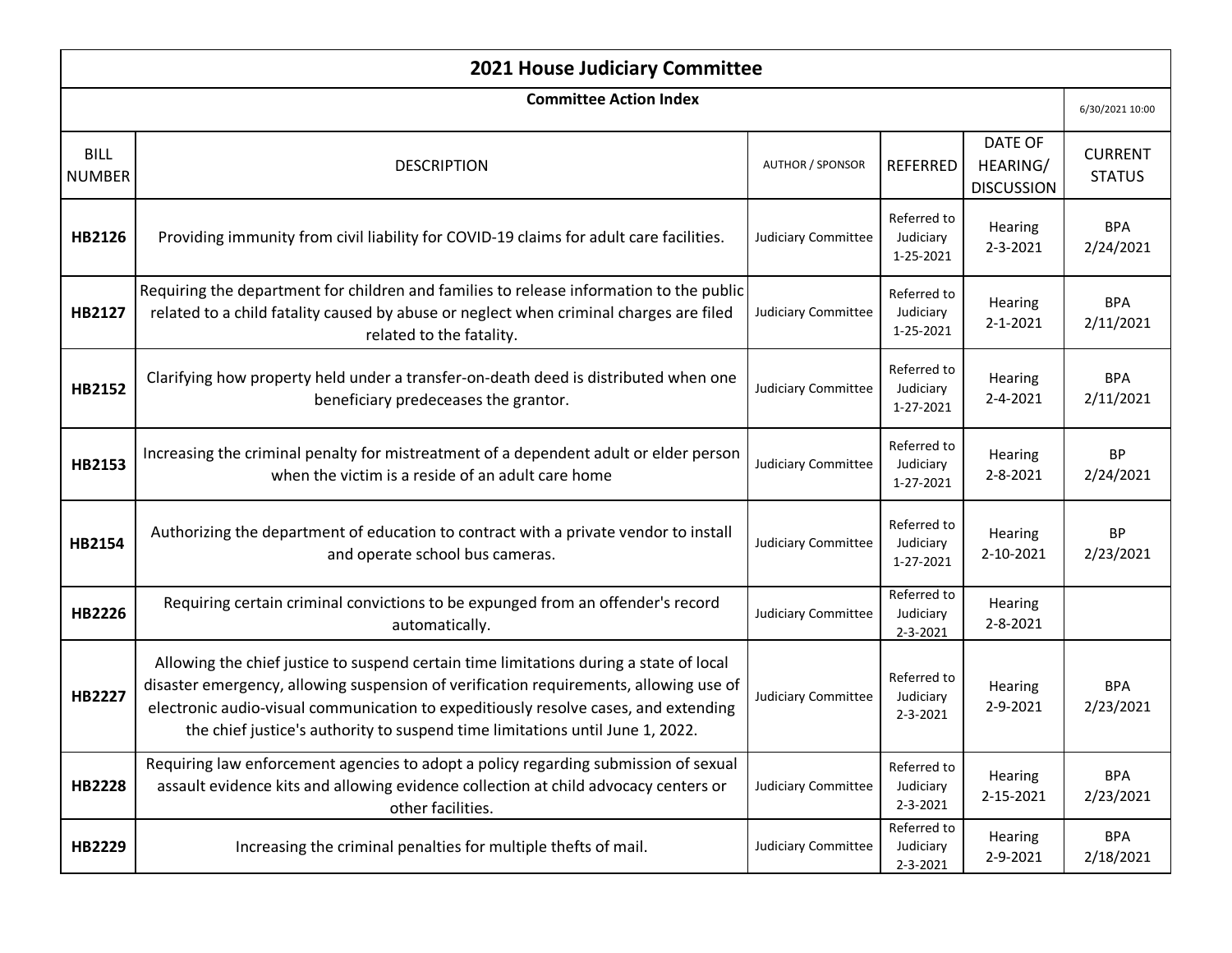|                              | <b>2021 House Judiciary Committee</b>                                                                                                                                                                                                                                                                                     |                                                     |                                            |                                          |                                 |  |  |
|------------------------------|---------------------------------------------------------------------------------------------------------------------------------------------------------------------------------------------------------------------------------------------------------------------------------------------------------------------------|-----------------------------------------------------|--------------------------------------------|------------------------------------------|---------------------------------|--|--|
|                              | <b>Committee Action Index</b>                                                                                                                                                                                                                                                                                             |                                                     |                                            |                                          | 6/30/2021 10:00                 |  |  |
| <b>BILL</b><br><b>NUMBER</b> | <b>DESCRIPTION</b>                                                                                                                                                                                                                                                                                                        | <b>AUTHOR / SPONSOR</b>                             | <b>REFERRED</b>                            | DATE OF<br>HEARING/<br><b>DISCUSSION</b> | <b>CURRENT</b><br><b>STATUS</b> |  |  |
| <b>HB2264</b>                | Permitting student athletes at postsecondary educational institutions to receive<br>compensation for the use of their name, image, likeness rights or athletic reputation.                                                                                                                                                | <b>Judiciary Committee</b>                          | Referred to<br>Judiciary<br>$2 - 8 - 2021$ | <b>Hearing</b><br>2-18-2021              | <b>BP</b><br>2/24/2021          |  |  |
| <b>HB2285</b>                | Creating the campus free speech act to require each public postsecondary educational<br>institution to adopt a policy of free expression.                                                                                                                                                                                 | Representative<br>Garber                            | Referred to<br>Judiciary<br>2-9-2021       |                                          |                                 |  |  |
| HB2292                       | Creating exemptions in the open records act for cyber security assessments, plans and<br>vulnerabilities.                                                                                                                                                                                                                 | <b>Judiciary Committee</b>                          | Referred to<br>Judiciary<br>2-9-2021       | Hearing<br>2-17-2021                     | <b>BP</b><br>2/23/2021          |  |  |
| HB2299                       | Allowing a search warrant to be executed within 10 days from the date of issuance.                                                                                                                                                                                                                                        | <b>Judiciary Committee</b>                          | Referred to<br>Judiciary<br>2-9-2021       | Hearing<br>2-15-2021                     |                                 |  |  |
| <b>HB2308</b>                | Allowing investigations of child deaths by coroner before performing an autopsy.                                                                                                                                                                                                                                          | <b>Judiciary Committee</b>                          | Referred to<br>Judiciary<br>2-10-2021      |                                          |                                 |  |  |
| <b>HB2322</b>                | Regulating contract for deed transactions, authorizing recording of contract for deeds<br>or affidavits of equitable interest, listing deceptive practices constituting violations of<br>the consumer protection act, requiring notice to the buyer of default and allowing<br>buyers to cure violations of such default. | Representative<br>Probst                            | Referred to<br>Judiciary<br>2-10-2021      |                                          |                                 |  |  |
| <b>HB2346</b>                | Allowing release of defendants to a pretrial supervision entity or program and allowing<br>fees associated with supervision to the nonjudicial salary adjustment fund at the<br>discretion of a chief judge.                                                                                                              | Committee on<br>Corrections and<br>Juvenile Justice | Referred to<br>Judiciary<br>3-10-2021      |                                          |                                 |  |  |
| HB2356                       | Enacting the uniform partition of heirs property act to prescribe procedures and<br>requirements for partition of certain real property.                                                                                                                                                                                  | <b>Judiciary Committee</b>                          | Referred to<br>Judiciary<br>2-11-2021      |                                          |                                 |  |  |
| HB2362                       | Modifying the elements of and making changes to the criminal penalties of abuse of a<br>child.                                                                                                                                                                                                                            | <b>Judiciary Committee</b>                          | Referred to<br>Judiciary<br>2-11-2021      | Hearing<br>2-22-2021                     | BP<br>2/24/2021                 |  |  |
| <b>HB2363</b>                | Authorizing the appointed counsel rate paid by the board of indigents' defense services<br>to be higher than \$80 per hour.                                                                                                                                                                                               | <b>Judiciary Committee</b>                          | Referred to<br>Judiciary<br>2-11-2021      | <b>Hearing</b><br>2-15-2021              | <b>BP</b><br>2/23/2021          |  |  |
| <b>HB2364</b>                | Defining torturing for the purposes of the crime of cruelty to animals.                                                                                                                                                                                                                                                   | <b>Judiciary Committee</b>                          | Referred to<br>Judiciary<br>2-11-2021      |                                          |                                 |  |  |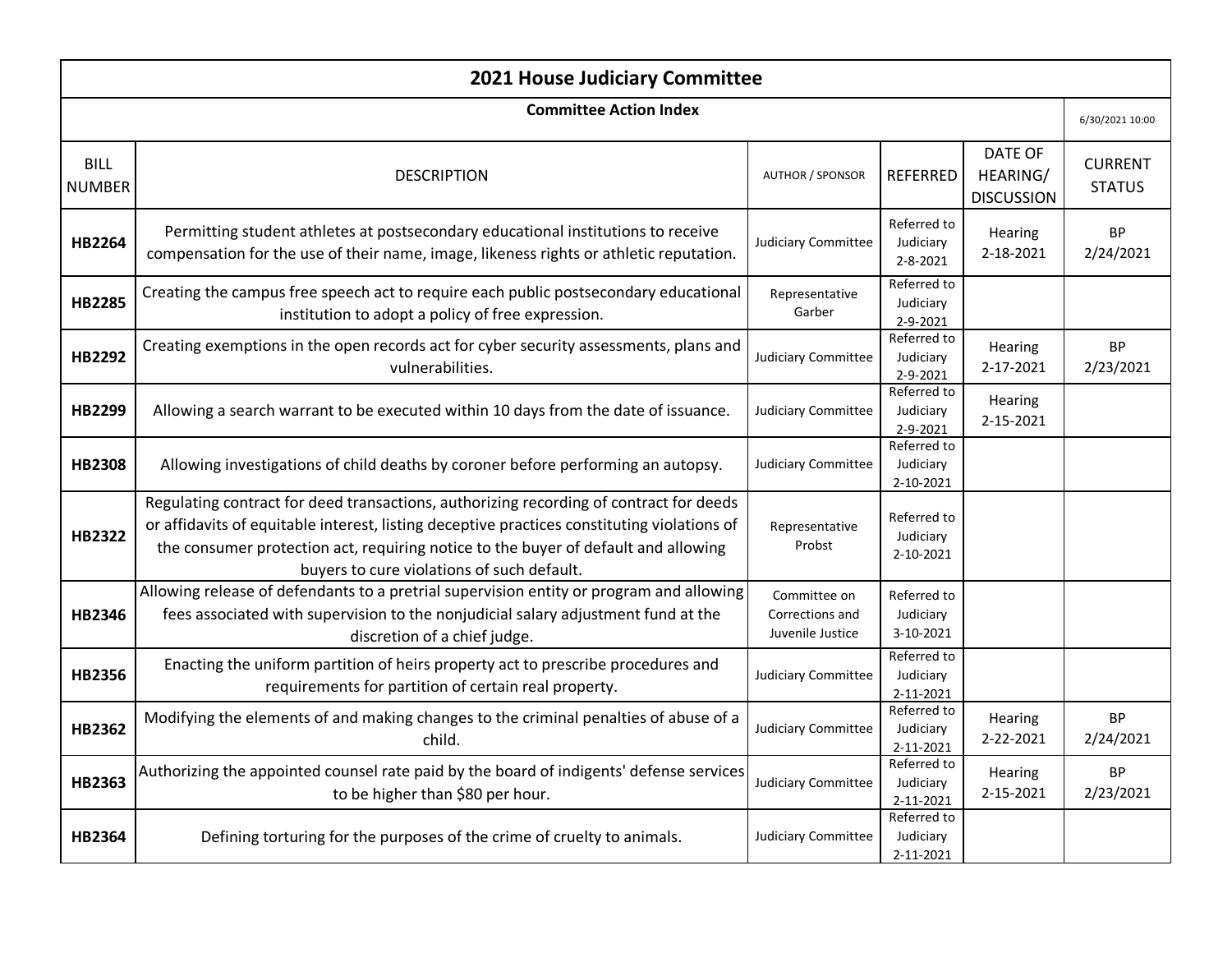| <b>2021 House Judiciary Committee</b> |                                                                                                                                                                                                                                                                                                                                                                                                                                                                                                                                                                                               |                            |                                       |                                          |                                 |  |
|---------------------------------------|-----------------------------------------------------------------------------------------------------------------------------------------------------------------------------------------------------------------------------------------------------------------------------------------------------------------------------------------------------------------------------------------------------------------------------------------------------------------------------------------------------------------------------------------------------------------------------------------------|----------------------------|---------------------------------------|------------------------------------------|---------------------------------|--|
|                                       | <b>Committee Action Index</b>                                                                                                                                                                                                                                                                                                                                                                                                                                                                                                                                                                 |                            |                                       |                                          | 6/30/2021 10:00                 |  |
| <b>BILL</b><br><b>NUMBER</b>          | <b>DESCRIPTION</b>                                                                                                                                                                                                                                                                                                                                                                                                                                                                                                                                                                            | <b>AUTHOR / SPONSOR</b>    | <b>REFERRED</b>                       | DATE OF<br>HEARING/<br><b>DISCUSSION</b> | <b>CURRENT</b><br><b>STATUS</b> |  |
| <b>HB2365</b>                         | Providing immunity from criminal prosecution for possession of controlled substances<br>or drug paraphernalia if seeking assistance related to substance use.                                                                                                                                                                                                                                                                                                                                                                                                                                 | <b>Judiciary Committee</b> | Referred to<br>Judiciary<br>2-11-2021 | Hearing<br>2-22-2021                     | <b>BP</b><br>2/25/2021          |  |
| HB2366                                | Requiring prosecutors to disclose their intent to introduce testimony from a jailhouse<br>witness and to forward information to the Kansas bureau of investigation.                                                                                                                                                                                                                                                                                                                                                                                                                           | Judiciary Committee        | Referred to<br>Judiciary<br>2-11-2021 | Hearing<br>3-16-2021                     | <b>BP</b><br>3/23/2021          |  |
| HB2369                                | Extending the Kansas closed case task force and providing for staff assistance.                                                                                                                                                                                                                                                                                                                                                                                                                                                                                                               | <b>Judiciary Committee</b> | Referred to<br>Judiciary<br>2-11-2021 | Hearing<br>2-16-2021                     | <b>BPA</b><br>2/23/2021         |  |
| <b>HB2375</b>                         | Adding items to the the definitions of a knife and weapon for purposes of the crime of<br>criminal possession of a weapon by a convicted felon.                                                                                                                                                                                                                                                                                                                                                                                                                                               | <b>Judiciary Committee</b> | Referred to<br>Judiciary<br>2-12-2021 |                                          |                                 |  |
| HB2376                                | Requiring law enforcement agencies to adopt a policy relating to making arrests for<br>violation of a protective order and procedures for separating suspects from the scene<br>for a period of time.                                                                                                                                                                                                                                                                                                                                                                                         | Judiciary Committee        | Referred to<br>Judiciary<br>2-12-2021 | Hearing<br>2-23-2021                     |                                 |  |
| HB2377                                | Revising the laws concerning driving under the influence, including authorizing<br>reinstatement of a driver's license for certain persons with an ignition interlock device<br>restriction, requiring persons with an ignition interlock device restriction to complete<br>the ignition interlock device program before driving privileges are fully reinstated,<br>providing for reduced ignition interlock device program costs for certain persons and<br>modifying the criminal penalties for driving a commercial motor vehicle under the<br>influence and driving under the influence. | Judiciary Committee        | Referred to<br>Judiciary<br>2-12-2021 | Hearing<br>2-16-2021                     | <b>BPA</b><br>2/24/2021         |  |
| <b>HB2387</b>                         | Revising laws relating to operating an aircraft under the influence, including<br>prescribing criminal and administrative penalties and providing for testing of blood,<br>breath, urine or other bodily substances, and preliminary screening tests of breath or<br>oral fluid.                                                                                                                                                                                                                                                                                                              | Judiciary Committee        | Referred to<br>Judiciary<br>2-12-2021 | Hearing<br>2-16-2021                     | <b>BPA</b><br>2/24/2021         |  |
| HB2389                                | Authorizing a notice to appear for unlawful possession of marijuana and defining<br>complaint in the Kansas code of criminal procedure to include such notice to appear.                                                                                                                                                                                                                                                                                                                                                                                                                      | <b>Judiciary Committee</b> | Referred to<br>Judiciary<br>2-12-2021 | Hearing<br>2-23-2021                     | <b>BP</b><br>2/26/2021          |  |
| HB2390                                | Making permanent certain exceptions to the disclosure of public records under the<br>open records act.                                                                                                                                                                                                                                                                                                                                                                                                                                                                                        | Judiciary Committee        | Referred to<br>Judiciary<br>2-12-2021 | Hearing<br>2-17-2021                     | BP<br>2/23/2021                 |  |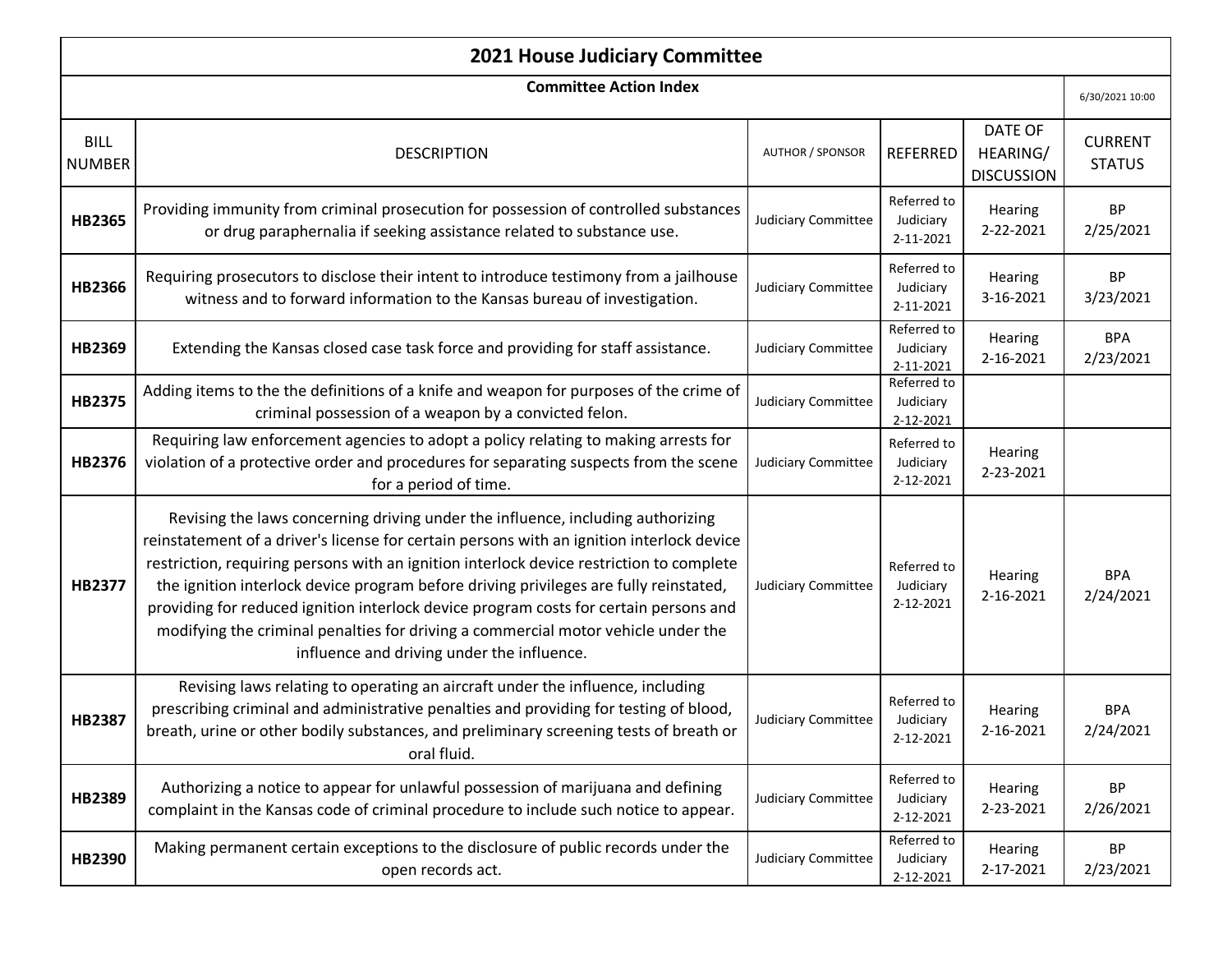|                              | 2021 House Judiciary Committee                                                                                                                                                                                                                                                |                                            |                                            |                                          |                                 |  |  |
|------------------------------|-------------------------------------------------------------------------------------------------------------------------------------------------------------------------------------------------------------------------------------------------------------------------------|--------------------------------------------|--------------------------------------------|------------------------------------------|---------------------------------|--|--|
|                              | <b>Committee Action Index</b>                                                                                                                                                                                                                                                 |                                            |                                            |                                          | 6/30/2021 10:00                 |  |  |
| <b>BILL</b><br><b>NUMBER</b> | <b>DESCRIPTION</b>                                                                                                                                                                                                                                                            | <b>AUTHOR / SPONSOR</b>                    | <b>REFERRED</b>                            | DATE OF<br>HEARING/<br><b>DISCUSSION</b> | <b>CURRENT</b><br><b>STATUS</b> |  |  |
| HB2412                       | Enacting the Kansas fights addiction act to establish a grant program for the purpose of<br>preventing, reducing, treating and mitigating the effects of substance abuse and<br>addiction.                                                                                    | Committee on<br>Appropriations             | Referred to<br>Judiciary<br>2-22-2021      | Hearing<br>3-22-2021                     | <b>BPA</b><br>3/25/2021         |  |  |
| <b>HB2447</b>                | Terminating the transfer of any remaining unencumbered amount in the securities act<br>fee fund over \$50,000 to the state general fund.                                                                                                                                      | Committee on<br>Taxation                   | Referred to<br>Judiciary<br>3-23-2021      | <b>Hearing</b><br>3-24-2021              |                                 |  |  |
| HB2451                       | Directing that tobacco product manufacturer remittances be credited to the Kansas<br>endowment for youth fund rather than deposited into escrow upon certification by the<br>attorney general.                                                                                | Committee on<br>Taxation                   | Referred to<br>Judiciary<br>3-24-2021      | Hearing<br>scheduled<br>3-25-2021        |                                 |  |  |
| <b>HCR5006</b>               | A constitutional amendment revising article 3, relating to the judiciary; placing the<br>court of appeals into the constitution; and changing the nomination and appointment<br>process for court of appeals judges to use the existing process for supreme court<br>justices | Judiciary Committee                        | Referred to<br>Judiciary<br>1-21-2021      |                                          |                                 |  |  |
| <b>HCR5014</b>               | Proposing a constitutional amendment that provides for legislative oversight of rules<br>and regulations adopted by executive branch agencies and officials.                                                                                                                  | Committee on<br>Appropriations             | Referred to<br>Judiciary<br>2-24-2021      | Hearing<br>3-22-2021                     | <b>BP</b><br>3/24/2021          |  |  |
| <b>HCR5017</b>               | Demanding the state of Kansas to protect its citizens from irresponsible COVID-19<br>vaccine mandates.                                                                                                                                                                        | Committee on Fed &<br><b>State Affairs</b> | Referred to<br>Judiciary<br>3-16-2021      |                                          |                                 |  |  |
|                              | <b>SENATE BILLS</b>                                                                                                                                                                                                                                                           |                                            |                                            |                                          |                                 |  |  |
| <b>SB102</b>                 | Requiring earlier notice of anticipated release from custody of a person who may be a<br>sexually violent predator to the attorney general and a multidisciplinary team and<br>specifying where such person will be detained during civil commitment proceedings.             | <b>Judiciary Committee</b>                 | Referred to<br>Judiciary<br>$3 - 3 - 2021$ | <b>Hearing</b><br>3-16-2021              |                                 |  |  |
| <b>SB103</b>                 | Amending the Kansas power of attorney act regarding the form of a power of attorney<br>and the duties of third parties relying and acting on a power of attorney.                                                                                                             | Judiciary Committee                        | Referred to<br>Judiciary<br>2-19-2021      | <b>Hearing</b><br>3-10-2021              | <b>BPA</b><br>3/18/2021         |  |  |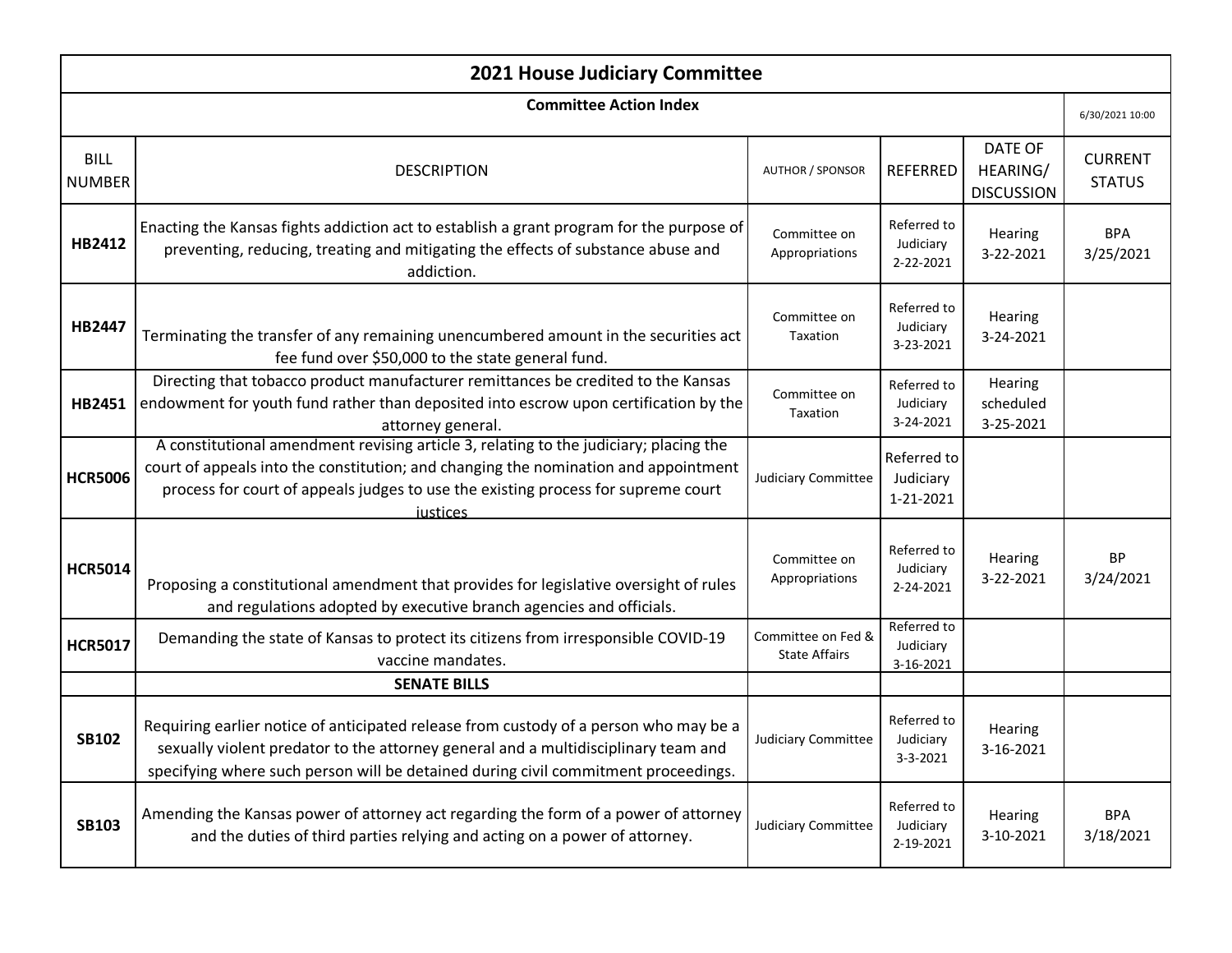| <b>2021 House Judiciary Committee</b> |                                                                                                                                                                                                                                                                                                                                                                                                                                                                                                                                                                                                                                                                                                                                                                                 |                                                                        |                                            |                                          |                                                                                       |  |
|---------------------------------------|---------------------------------------------------------------------------------------------------------------------------------------------------------------------------------------------------------------------------------------------------------------------------------------------------------------------------------------------------------------------------------------------------------------------------------------------------------------------------------------------------------------------------------------------------------------------------------------------------------------------------------------------------------------------------------------------------------------------------------------------------------------------------------|------------------------------------------------------------------------|--------------------------------------------|------------------------------------------|---------------------------------------------------------------------------------------|--|
| <b>Committee Action Index</b>         |                                                                                                                                                                                                                                                                                                                                                                                                                                                                                                                                                                                                                                                                                                                                                                                 |                                                                        |                                            |                                          |                                                                                       |  |
| <b>BILL</b><br><b>NUMBER</b>          | <b>DESCRIPTION</b>                                                                                                                                                                                                                                                                                                                                                                                                                                                                                                                                                                                                                                                                                                                                                              | <b>AUTHOR / SPONSOR</b>                                                | <b>REFERRED</b>                            | DATE OF<br>HEARING/<br><b>DISCUSSION</b> | <b>CURRENT</b><br><b>STATUS</b>                                                       |  |
| <b>SB104</b>                          | Requiring a court order be issued directing a child to remain in a present or future<br>placement for certain children in need of care.                                                                                                                                                                                                                                                                                                                                                                                                                                                                                                                                                                                                                                         | <b>Judiciary Committee</b>                                             | Referred to<br>Judiciary<br>$3 - 3 - 2021$ |                                          |                                                                                       |  |
| <b>SB107</b>                          | Enacting the uniform fiduciary income and principal act (UFIPA).                                                                                                                                                                                                                                                                                                                                                                                                                                                                                                                                                                                                                                                                                                                | <b>Judiciary Committee</b>                                             | Referred to<br>Judiciary<br>2-19-2021      | Hearing<br>3-10-2021                     | <b>BPA</b><br>3/18/2021                                                               |  |
| <b>SB122</b>                          | Modifying certain rules of evidence in the code of civil procedure related to<br>authentication of records and documents.                                                                                                                                                                                                                                                                                                                                                                                                                                                                                                                                                                                                                                                       | <b>Judiciary Committee</b>                                             | Referred to<br>Judiciary<br>3-3-2021       | <b>Hearing</b><br>3-23-2021              | <b>BPA</b><br>3/24/2021                                                               |  |
| <b>SB14</b>                           | Extending certain provisions of the governmental response to the COVID-19 pandemic<br>in Kansas and providing certain relief related to health, welfare, property and<br>economic security during this public health emergency.                                                                                                                                                                                                                                                                                                                                                                                                                                                                                                                                                 | <b>Judiciary Committee</b>                                             | Referred to<br>Judiciary<br>1-11-2021      | Hearing<br>scheduled<br>1-19-2021        | <b>RR</b>                                                                             |  |
| <b>SB172</b>                          | Creating the crimes of trespassing on a critical infrastructure facility and criminal<br>damage to a critical infrastructure facility and eliminating the crime of tampering with<br>a pipeline.                                                                                                                                                                                                                                                                                                                                                                                                                                                                                                                                                                                | Committee on<br><b>Utilities</b>                                       | Referred to<br>Judiciary<br>3-3-2021       | Hearing<br>3-17-2021                     | <b>BPA</b><br>3/23/2021                                                               |  |
| <b>SB204</b>                          | Prohibiting a court from requiring psychiatric or psychological examinations of an<br>alleged victim of any crime.                                                                                                                                                                                                                                                                                                                                                                                                                                                                                                                                                                                                                                                              | <b>Judiciary Committee</b>                                             | Referred to<br>Judiciary<br>2-24-2021      | Hearing<br>3-11-2021                     | <b>BPA</b><br>3/24/2021                                                               |  |
| <b>SB273</b>                          | Substitute for SB 273 by Committee on Judiciary - Amending the Kansas emergency<br>management act, modifying the procedure for declaring and extending a state of<br>disaster emergency, limiting powers granted to the governor, defining public health<br>disasters and establishing special provisions therefor, creating the joint committee on<br>emergency management, prescribing certain powers, duties and functions of the<br>secretary of health and environment, city and county government, the board of<br>education of each school district, the governing body of each community college and<br>the governing body of each technical college and establishing judicial review thereof<br>and limiting powers of city health officers and local health officers. | Committee on<br>Federal and State<br>Affairs                           | Referred to<br>Judiciary<br>$3 - 2 - 2021$ | Discussion<br>scheduled on<br>3-29-2021  | Contents of<br>HB 2451 put<br>into bill<br><b>BP</b>                                  |  |
| SB4                                   | Modifying the criminal penalties for unlawfully tampering with electronic monitoring<br>equipment.                                                                                                                                                                                                                                                                                                                                                                                                                                                                                                                                                                                                                                                                              | Joint Committee on<br>Corrections and<br>Juvenile Justice<br>Oversight | Referred to<br>Judiciary<br>2-12-2021      | Hearing<br>3-16-2021                     | Contents of HB<br>2128, 2191,<br>2192, & 2374<br>were add to<br>SB 4 BPA<br>3/23/2021 |  |